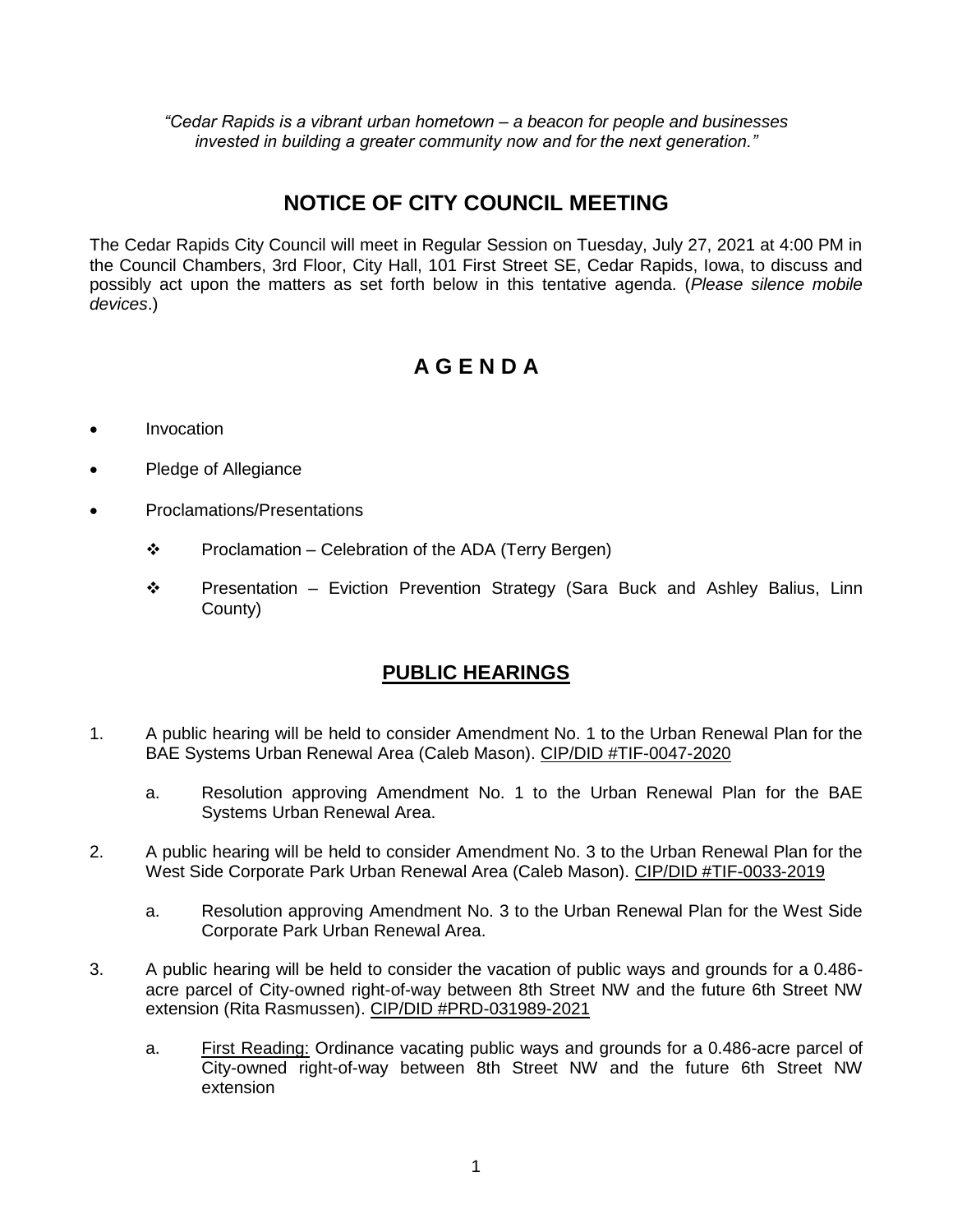- 4. A public hearing will be held to consider a change of zone for property at 812 Ellis Boulevard NW from U-VR, Urban Village Residential District, to U-VG, Urban Village General District, as requested by Father Filtered, LLC and Paul Desmond (David Houg). CIP/DID #RZNE-032041- 2021
	- a. First Reading: Ordinance granting a change of zone for property at 812 Ellis Boulevard NW from U-VR, Urban Village Residential District, to U-VG, Urban Village General District, as requested by Father Filtered, LLC and Paul Desmond.
- 5. A public hearing will be held to consider a change of zone for property at 511 16th Avenue SW from T-R1, Traditional Residential Single Unit District, to T-MC, Traditional Mixed Use Center District, as requested by LK Properties, LLC (David Houg). CIP/DID #RZNE-032083-2021
	- a. First Reading: Ordinance granting a change of zone for property at 511 16th Avenue SW from T-R1, Traditional Residential Single Unit District, to T-MC, Traditional Mixed Use Center District, as requested by LK Properties, LLC.
- 6. A public hearing will be held to consider a change of zone for property at 810 9th Avenue SE from U-NG, Urban Neighborhood General District, to U-MF, Urban Medical Flex District, as requested by Mercy Medical Center (David Houg). CIP/DID #RZNE-032086-2021
	- a. First Reading: Ordinance granting a change of zone for property at 810 9th Avenue SE from U-NG, Urban Neighborhood General District, to U-MF, Urban Medical Flex District, as requested by Mercy Medical Center.
- 7. A public hearing will be held to consider amending Ordinance No. 068-12 to remove a requirement for a conservation easement on property located west of Highway 100 and north of Property Lane SE as requested by Indian Creek Nature Center (David Houg). CIP/DID #RZNE-032069-2021
	- a. First Reading: Ordinance amending Ordinance No. 068-12 to remove a requirement for a conservation easement on property located west of Highway 100 and north of Property Lane SE as requested by Indian Creek Nature Center.
- 8. A public hearing will be held to consider the proposed plans, specifications, form of contract and estimated cost for the A Street SW from 1st Street to Bowling Street Sanitary Sewer Lining project (estimated cost is \$3,220,000) (Doug Wilson). CIP/DID #6550077-02
	- a. Resolution adopting plans, specifications, form of contract and estimated cost for the A Street SW from 1st Street to Bowling Street Sanitary Sewer Lining project.
- 9. A public hearing will be held to consider the proposed plans, specifications, form of contract and estimated cost for the Ellis Golf Course Clubhouse project (estimated cost is \$2,100,000) (Scott Hock). **(Derecho)** CIP/DID #PUR0521-286
	- a. Resolution adopting plans, specifications, form of contract and estimated cost for the Ellis Golf Course Clubhouse project.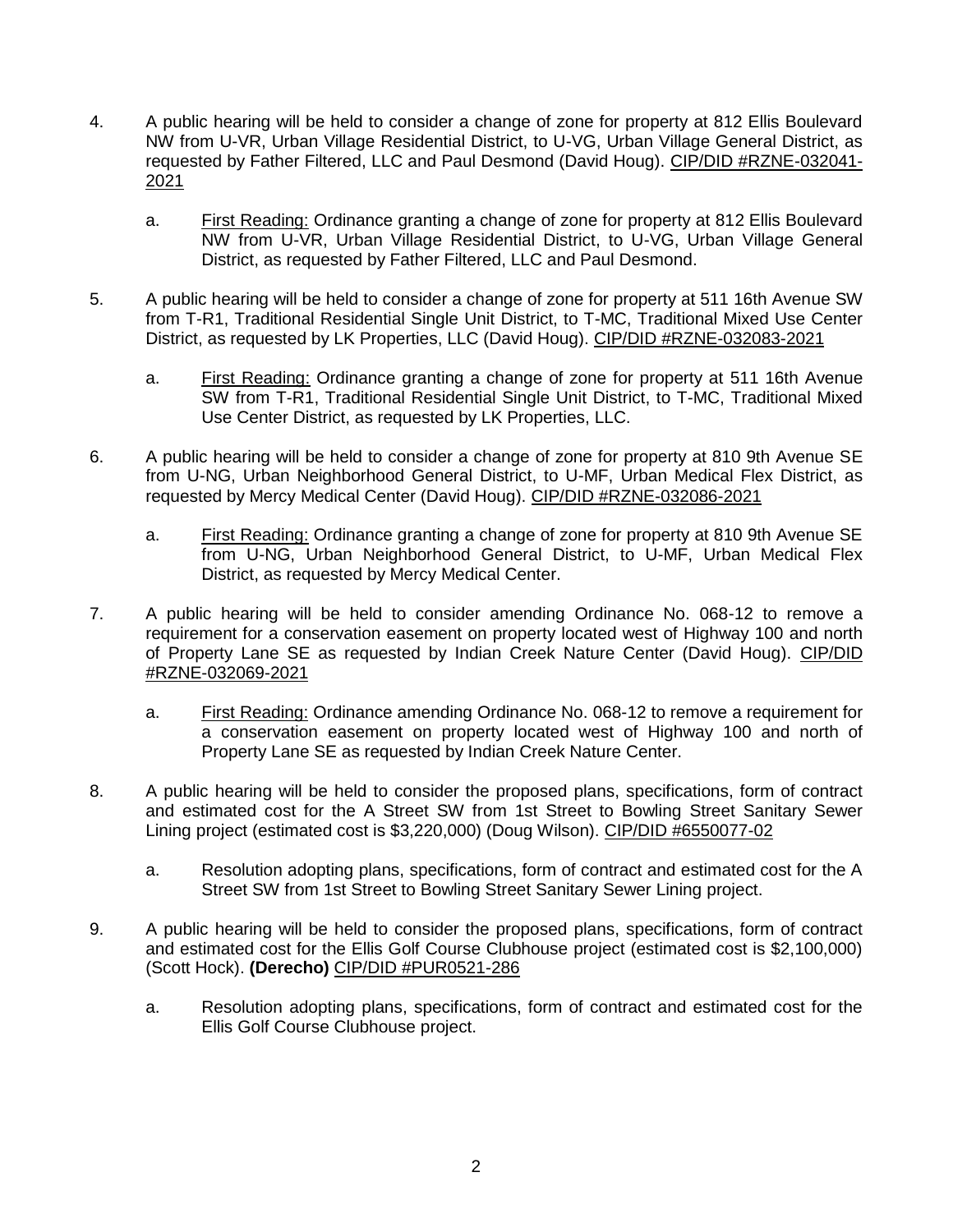#### **PUBLIC COMMENT**

*This is an opportunity for the public to address the City Council on any subject pertaining to Council action scheduled for today. If you wish to speak, place your name on the sign-up sheet on the table outside the Council Chambers and approach the microphone when called upon.*

### **MOTION TO APPROVE AGENDA**

#### **CONSENT AGENDA**

*These are routine items, some of which are old business and some of which are new business. They will be approved by one motion without individual discussion unless Council requests that an item be removed for separate consideration.*

- 10. Motion to approve the minutes.
- 11. Resolution appointing Elizabeth Jacobi as Interim City Attorney effective July 31, 2021. CIP/DID #HR0066
- 12. Resolution fixing value of lots and adopting preliminary plat and schedule, estimate of cost and proposed preliminary plans and specifications for the replacement of sanitary sewer services within the public right-of-way with the 2022 Sanitary Sewer Service Replacement project. CIP/DID #6550043-00
- 13. Resolution declaring an official intent under Treasury Regulation 1.150-2 to issue debt to reimburse the City for certain original expenditures paid in connection with the Northwest Water Treatment Plant Softening Basin Addition project. CIP/DID #FIN2021-23
- 14. Resolution setting a public hearing for August 10, 2021 to consider the vacation and disposition of public ways and grounds for a 0.023-acre parcel of City-owned right-of-way southwesterly of and adjacent to 77 15th Avenue SW. CIP/DID #ROWV-032156-2021
- 15. Motion authorizing publication of a public notice that on August 10, 2021 a resolution will be considered to authorize a lease agreement with VirTra, Inc. for simulated firearm equipment for the Police Department. CIP/DID #PUR0621-345
- 16. Motions setting public hearing dates for:
	- a. August 10, 2021 to consider amending Chapter 31 of the Municipal Code, Subdivisions, by repealing sections relating to final plats, plan review and City participation in public improvements, and enacting new sections in lieu thereof. CIP/DID #DSD-004-21
	- b. August 10, 2021 to consider a proposed loan and disbursement agreement and the issuance of not to exceed \$20,000,000 in Water Revenue Capital Loan Notes. CIP/DID #FIN2021-24
	- c. August 10, 2021 to consider the disposition of City-owned property at 816 Ellis Boulevard NW. CIP/DID #DISP-0038-2021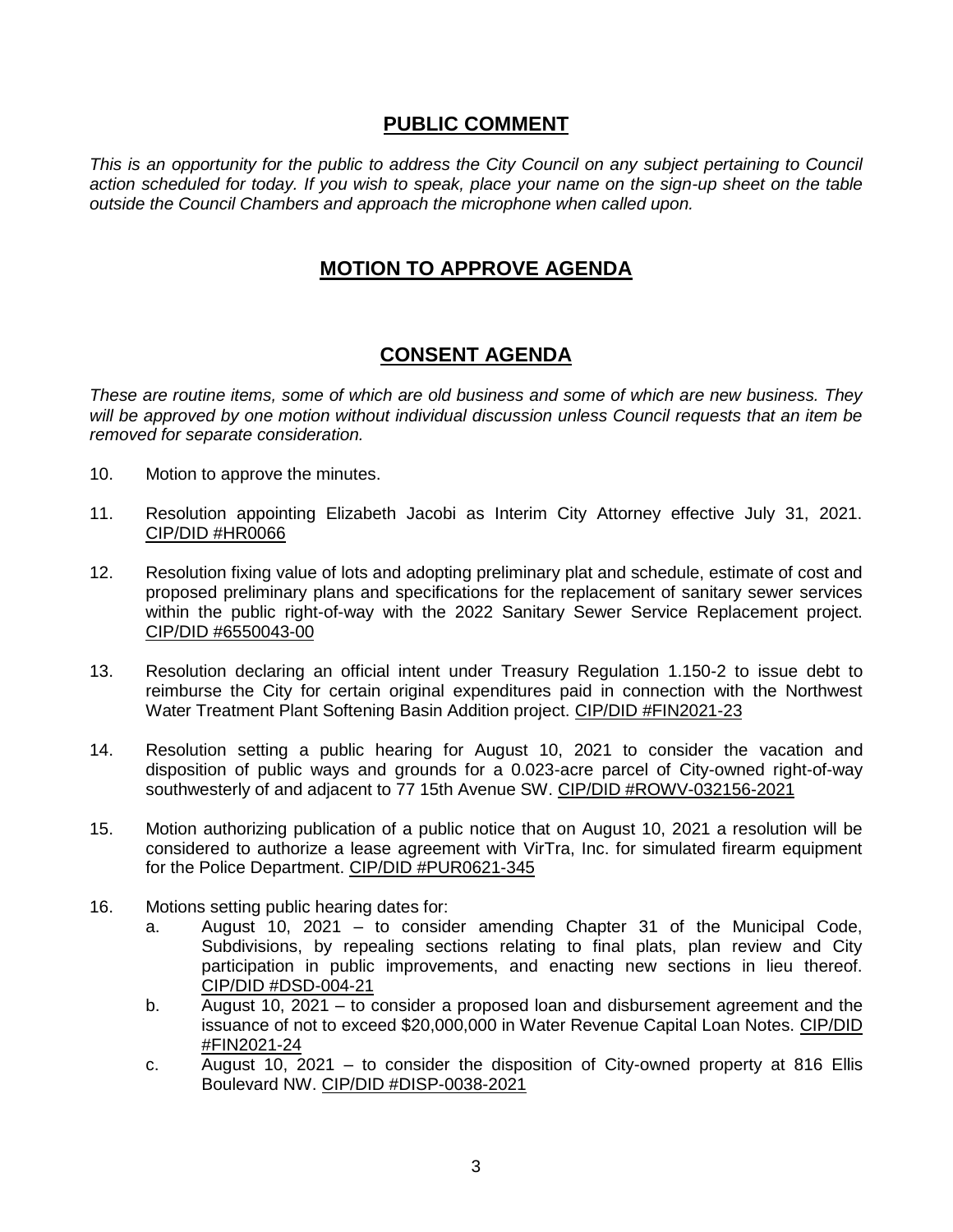- d. August 10, 2021 to consider a change of zone for property at 1227 J Avenue NE from T-ML, Traditional Mixed Use Limited District, to T-MC, Traditional Mixed Use Center District, as requested by Lynn Allen Corp., LLC. CIP/DID #RZNE-032122-2021
- e. August 10, 2021 to consider amending Ordinance No. 048-20 relating to the collection of tax increments within the American Prairie Urban Renewal Area. CIP/DID #TIF-0049-2020
- f. August 10, 2021 to consider amending Ordinance No. 026-19 relating to the collection of tax increments within the Commerce Park Urban Renewal Area. CIP/DID #TIF-0021-2018
- g. August 24, 2021 to consider annexation of land generally located east of Earhart Lane SW and north of Walford Road as requested by Shirley Votroubek. CIP/DID #ANNX-032132-2021
- 17. Motions setting public hearing dates and directing publication thereof, filing plans and/or specifications, form of contract and estimated cost, advertising for bids by posting notice to bidders as required by law, and authorizing City officials or designees to receive and open bids and publicly announce the results for:
	- a. August 10, 2021 FY 2022 Sidewalk Repair Program project (estimated cost is \$800,000). CIP/DID #3017022-01
	- b. August 10, 2021 Tower Terrace Road Reconstruction from approximately 300' East of Edgewood Road to approximately 1,000' West of Miller Road project (estimated cost is \$1,550,000). CIP/DID #301975-03
- 18. Motion approving the beer/liquor/wine applications of: CIP/DID #OB1145716
	- a. 30hop CR, 951 Blairs Ferry Road NE.
	- b. Applebee's Neighborhood Grill & Bar Collins, 303 Collins Road NE.
	- c. Carlos O'Kelly's Mexican Cafe, 2635 Edgewood Road SW.
	- d. Cedar Rapids Jaycees, 225 5th Avenue SW (5-day permit for an event at the McGrath Amphitheatre Cedar Rapids, 475 1st Street SW).
	- e. Cedar Rapids Jaycees, 225 5th Avenue SW (5-day permit for an event at the McGrath Amphitheatre Cedar Rapids, 475 1st Street SW).
	- f. Cedar Rapids Softball Hall of Fame, PO Box 9254 (5-day permit for an event at Ellis Park Softball Diamonds, 2000 Ellis Boulevard NW).
	- g. Chipotle Mexican Grill #2275, 4444 1st Avenue NE.
	- h. The Double Z, 629 Ellis Boulevard NW (new formerly Blue 42).
	- i. Eastbank Venue & Lounge, 97 3rd Avenue SE.
	- j. Hy-Vee #7 Market Grille, 5050 Edgewood Road NE.
	- k. Jimmy Z's, 112 2nd Street SE (5-day license for an event on 2nd Street SE).
	- l. Just Coz, 406 6th Street SW.
	- m. Linn County Blues Society, PO Box 2672 (5-day permit for an event at the City green space at C Street and 21st Avenue SW).
	- n. McGrath Amphitheatre Cedar Rapids, 475 1st Street SW (14-day license for an event).
	- o. McGrath Amphitheatre Cedar Rapids, 475 1st Street SW (5-day license for an event).
	- p. MIX Sushi & Kitchen, 210 3rd Avenue SE.
	- q. Orchestra Iowa, 119 3rd Avenue SE
	- r. The Rewind, 1010 2nd Avenue SW.
	- s. Smokin' Joe's Tobacco & Liquor Outlet #15, 455 Edgewood Road NW.
	- t. Walmart #1528, 2645 Blairs Ferry Road NE.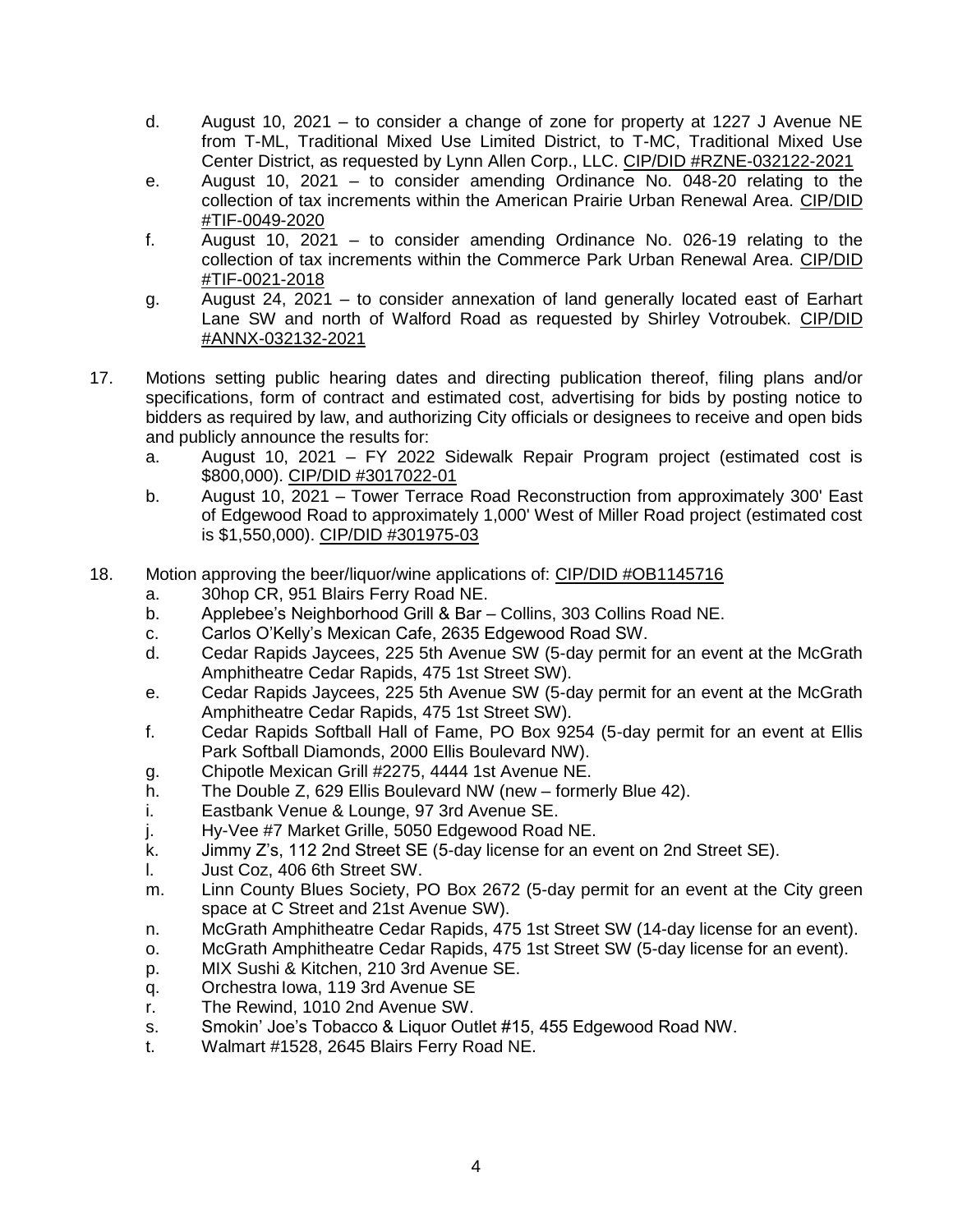- 19. Resolutions approving:
	- a. Payment of bills. CIP/DID #FIN2021-01
	- b. Payroll. CIP/DID #FIN2021-02
- 20. Resolutions reappointing and thanking the following individuals:
	- a. Reappointing David Drown, Darryl High and Joseph Terfler (effective through June 30, 2024) to the Downtown Cedar Rapids Self-Supported Municipal Improvement District Commission. CIP/DID #OB572853
	- b. Reappointing Susan Forinash (effective through June 30, 2024) to the Zoning Advisory Group. CIP/DID #CD-0048-2018
	- c. Vote of thanks to Lynn Barrett for serving on the Affordable Housing Commission. CIP/DID #CDF-0040-2018
	- d. Vote of thanks to Matthew Miller and Andrew Morf for serving on the Downtown Cedar Rapids Self-Supported Municipal Improvement District Commission. CIP/DID #OB572853
	- e. Vote of thanks to Aaron Curtis and James Piersall for serving on the Zoning Advisory Group. CIP/DID #CD-0048-2018
- 21. Resolutions approving assessment actions:
	- a. Intent to assess Solid Waste and Recycling cleanup costs two properties. CIP/DID #SWM-013-21
	- b. Levy assessment Solid Waste and Recycling cleanup costs nine properties. CIP/DID #SWM-008-21
	- c. Levy assessment Solid Waste and Recycling delinquent weed mowing charges 64 properties. CIP/DID #FIN2021-07
	- d. Intent to assess Water Division delinguent municipal utility bills 25 properties. CIP/DID #WTR072721-01
	- e. Levy assessment Water Division delinquent municipal utility bills five properties. CIP/DID #WTR062221-01
- 22. Resolutions accepting projects, approving Performance Bonds and authorizing final payments:
	- a. Audio Visual Equipment for Council Chambers project, final payment in the amount of \$4.511.60 and 2-year Performance Bond submitted by Tri-City Electric Company of Iowa (original contract amount was \$65,530.97; final contract amount is \$90,232.03). CIP/DID #PUR1020-094
	- b. Hoover Trail Lift Station Improvements project, final payment in the amount of \$19,687.19 and 4-year Performance Bond submitted by Pirc-Tobin Construction, Inc. (original contract amount was \$393,306.50; final contract amount is \$393,743.87). CIP/DID #6550006-02
	- c. Peace Avenue NW from Midway Drive to Jacolyn Drive Pavement and Water Main Improvements project, final payment in the amount of \$13,977.23 and 4-year Performance Bond submitted by BWC Excavating, LC (original contract amount was \$297,861.75; final contract amount is \$279,544.60). **(Paving for Progress)** CIP/DID #3012152-01
- 23. Resolutions approving final plats:
	- a. Heartland Youth for Christ First Addition for land located north of 3rd Avenue SW and east of 5th Street SW. CIP/DID #FLPT-032105-2021
	- b. Ushers Ridge Thirteenth Addition for land located south of 42nd Street NE and east of Seminole Valley Road NE. CIP/DID #FLPT-030849-2020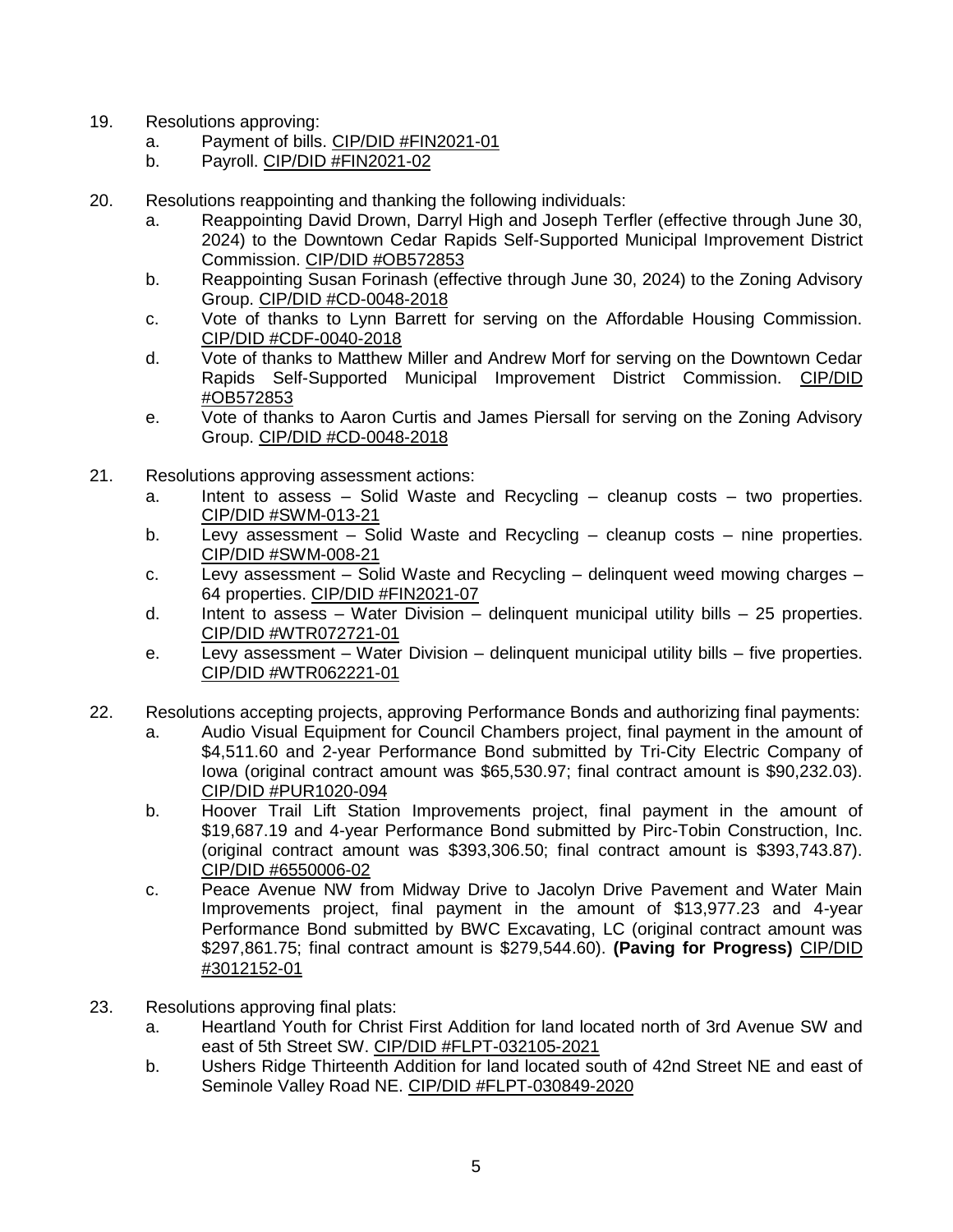- 24. Resolutions approving actions regarding purchases, contracts and agreements:
	- a. Contract with Aramark Uniform Services for rental and laundering of uniforms, linens and towels for various City Departments for three years for an annual amount not to exceed \$75,000. CIP/DID #PUR0421-270
	- b. Amendment No. 9 to the contract with Altorfer, Inc. for generator maintenance and repair services for various City departments to add a new generator for the Water Pollution Control Facility Beaver Hollow Lift Station for an amount not to exceed \$4,218 (original contract amount was \$475,000; total contract amount with this amendment is \$661,397). CIP/DID #PUR1217-102
	- c. Contract with KZIA, Inc. for radio advertising for the Communications Division for an annual amount not to exceed \$55,000. CIP/DID #PUR0721-014
	- d. Amendment No. 3 to the contract with TEAM Services, Inc. for material testing services to increase volume for an amount not to exceed \$20,000 (original contract amount was \$35,000; total contract amount with this amendment is \$55,000). CIP/DID #PUR1018- 077
	- e. Information Technology Department purchase of technical services for OnBase content management software from Integrated Data Products for an amount not to exceed \$75,000 for fiscal year 2022. CIP/DID #IT2022-002
	- f. Information Technology Department purchase of upgrade services for OnBase content management software from Integrated Data Products for an amount not to exceed \$25,000. CIP/DID #IT2022-003
	- g. Police Department purchase of a Mini-Caliber robot and supporting equipment from ICOR Technology in the amount of \$54,724.57. CIP/DID #PD0054
	- h. Amendment No. 2 to the contract with Carrico Aquatic Resources for pool chemicals for the Parks and Recreation Department to increase volume for an amount not to exceed \$20,000 (original contract amount was \$40,000; total contract amount with this amendment is \$60,000). CIP/DID #PUR0120-150
	- i. Amendment No. 1 to the Professional Services Agreement with Bolton & Menk, Inc. for an amount not to exceed \$62,871 for design services in connection with the 12th Avenue SE and 2nd Street Mini Roundabout project (original contract amount was \$69,784; total contract amount with this amendment is \$132,655.) CIP/DID #301886-01
	- j. Amendment No. 2 to the Professional Services Agreement with Hall & Hall Engineers, Inc. for an amount not to exceed \$2,244 for engineering design services in connection with the 12th Avenue SE from 7th Street to 17th Street Roadway and Utility Improvements project (original contract amount was \$71,012; total contract amount with this amendment is \$101,624). **(Paving for Progress)** CIP/DID #3012131-05
	- k. Amendment No. 13 to the Professional Services Agreement with HR Green, Inc. for an amount not to exceed \$6,577,635 in connection with the Cedar Rapids Flood Mitigation System – West Side Phase 1 Consulting Services project (original contract price was \$3,409,543; total contract price with this amendment is \$25,648,232). CIP/DID #331001-01
	- l. Amendment No. 1 to the Professional Services Agreement with Snyder & Associates, Inc. for an amount not to exceed \$91,517 for engineering design services in connection with the Ellis Boulevard and 6th Street NW Connector project (original contract amount was \$325,950; total contract amount with this amendment is \$417,467). **(Paving for Progress)** CIP/DID #301963-02
	- m. Amendment No. 1 to the Professional Services Agreement with Watersmith Engineering for an amount not to exceed \$13,800 for design services in connection with the Old Orchard Knolls 8th Addition Lift Station Improvements project (original contract amount was \$39,900; total contract amount with this amendment is \$53,700). CIP/DID #6550007-01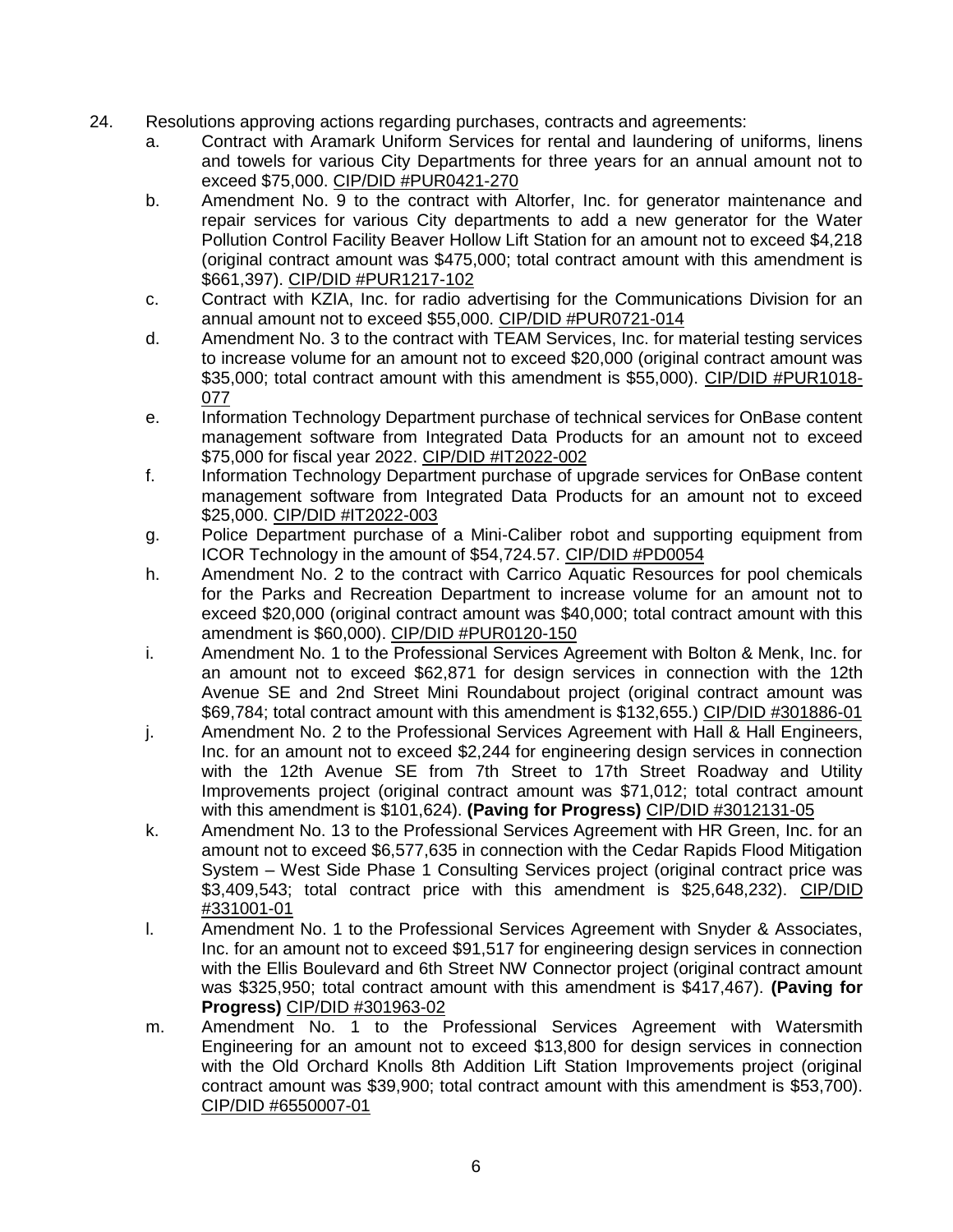- n. Change Order No. 4 in the amount of \$6,582.57 with McComas-Lacina Construction LC for the ADA Compliance – NW Quadrant Parks Improvements project (original contract amount was \$863,000; total contract amount with this amendment is \$1,065,619.13). CIP/DID #PUR0121-178
- o. Change Order No. 11 in the amount of \$27,503 with Modern Piping, Inc. for the ImOn Ice Arena Facility Infrastructure Improvements project (original contract amount was \$775,080; total contract amount with this amendment is \$1,208,648). CIP/DID #PUR0420-191
- p. Change Order No. 3 in the amount of \$117,689.81 with Peak Construction Group, Inc. for the NE Quadrant Parks ADA Compliance project (original contract amount was \$2,554,000; total contract amount with this amendment is \$3,728,308.20). CIP/DID #PUR1019-091
- q. Joint Funding Agreement with the U.S. Geological Survey in the amount of \$243,520 for various projects, including the operation of two stream gages on the Cedar River and continuing assessment of water quality and availability, from October 1, 2021 through September 30, 2022. CIP/DID #621011-22
- r. Agreement with the Cedar Rapids Community School District to renew the Police PAL Program through July 31, 2022. CIP/DID #PD0011
- s. Memorandum of Understanding with Hawkeye Area Community Action Program, Waypoint Services, and Willis Dady Emergency Services for the use of Emergency Housing Vouchers received through the U.S. Department of Housing and Urban Development. CIP/DID #PHA-0002-2021
- t. Amending Resolution No. 0956-06-21 to correct the company name to Walgreen Co. for a Stipulation of Settlement in the amount of \$25,000 for property at 2821 1st Avenue SE in connection with the IA922/1st Avenue E from approximately 300' south of 27th Street to 34th Street, 27th Street from A Avenue NE to approximately 250' east of IA922, 29th Street from Franklin Avenue NE to approximately 200' east of IA922 project. CIP/DID #301240-00
- u. Accepting Easements for Recreational Trail, Easements for Sanitary Sewer, Temporary Grading Easements for Construction, and Temporary Construction Access Easements from Hunter Companies LLC for land in Northtowne Market Addition in connection with the Lindale Trail Phase I from Council Street to East of C Avenue NE improvements project. CIP/DID #325071-00
- v. Agreement for Temporary Construction Easement from David Boner for land at 350 11th Street SW in connection with the 8th Avenue SW from 15th Street to Rockford Road Reconstruction and Water Main Improvements project. **(Paving for Progress)** CIP/DID #3012101-00
- w. Purchase Agreements and Temporary Grading Easements for Construction from Busse Investments, Inc. for land at 1130 Continental Place NE, 5255 Rockwell Drive NE, and adjacent vacant land, in conjunction with the Lindale Trail Phase I from Council Street to East of C Avenue NE project. CIP/DID #325071-00
- x. Agreement for Temporary Construction Easement in the amount of \$495 from KN Properties 17, LLC for land at 624 Center Point Road NE in connection with the Center Point Road NE from Coe Road to Lincoln Avenue Pavement Reconstruction and One-Way to Two-Way Conversion project. **(Paving for Progress)** CIP/DID #3012094-00
- y. Agreements for Temporary Construction Easement with multiple owners and land in connection with the 15th Avenue SW from 4th Street to C Street Rehabilitation project. **(Paving for Progress)** CIP/DID #3012100-00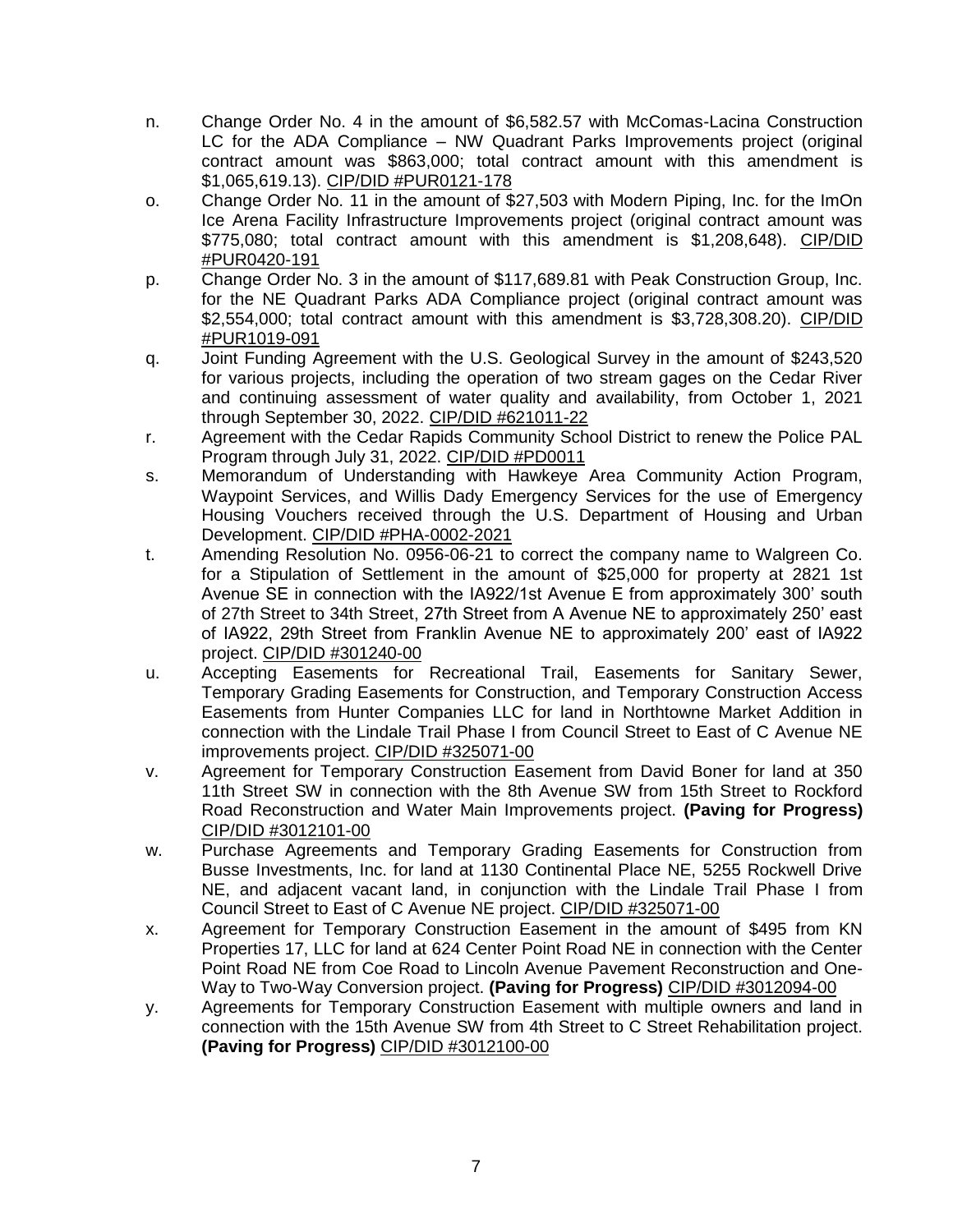- z. Purchase Agreement in the amount of \$50 with Air Management for tenant leasehold interest at 405 1st Avenue SW in connection with the 1st Avenue W from 6th Street to Cedar River Bridge Pavement Rehabilitation & Traffic Signal Improvements project. CIP/DID #301987-00
- aa. Encroachment Agreement to permit the construction of a concrete turnaround and erosion stone to encroach onto the City-owned public utility easement at 1846 16th Avenue SW as requested by Berns Real Estate, LLC. CIP/DID #ENCR-003417-2021
- ab. Encroachment Agreement to permit the refacing of a sign to encroach onto a public utility easement at 5351 North Park Place NE as requested by Hoffman Family Investment LC. CIP/DID #ENCR-007634-2021
- ac. Encroachment Agreement to permit the construction of a chain link fence to encroach onto public utility and drainage easements at 7512 Princeton Drive NE as requested by Kenneth and Sara Koers. CIP/DID #ENCR-004500-2021
- ad. Encroachment Agreement to permit the construction of 14 concrete parking stalls to encroach onto the City-owned public utility easement on vacant land south of 129 12th Street SE as requested by Olinger Investment Corp. CIP/DID #ENCR-009920-2021
- ae. Encroachment Agreement to permit the construction of a chain link fence to encroach onto a drainage easement at 6903 Underwood Avenue SW as requested by Mitchell and Kylee Vargason. CIP/DID #ENCR-011590-2021

## **REGULAR AGENDA**

- 25. Report on bids for the Cedar Lake North Shore & Levee Construction project (estimated cost is \$20,840,000) (Rob Davis). CIP/DID #3314510-20
- 26. Report on bids for the NCSML Floodwall & 16th Ave SW Road Gate project (estimated cost is \$7,900,000) (Rob Davis). CIP/DID #3313520-30
- 27. Report on bids for the 1st Street SE from 3rd Avenue SE to 5th Avenue SE Storm Sewer Improvements project (estimated cost is \$1,510,000) (Rob Davis). CIP/DID #3315510-66
	- a. Resolution awarding and approving contract in the amount of \$1,246,579.65, plus incentive up to \$29,000, bond and insurance of BWC Excavating, LC for the 1st Street SE from 3rd Avenue SE to 5th Avenue SE Storm Sewer Improvements project.
- 28. Report on bids for the 6th Street SW from 76th Avenue to 2,000' South project (estimated cost is \$4,010,000) (Tim Mroch). CIP/DID #301882-02
	- a. Resolution awarding and approving contract in the amount of \$3,260,500, plus incentive up to \$75,000, bond and insurance of E & F Paving Co., LLC for the 6th Street SW from 76th Avenue to 2,000' South project.
- 29. Report on bids for the Seminole River Bank Armoring and Access Improvements project (estimated cost is \$880,000) (Jonathan Mouw). CIP/DID #6250100-02
	- a. Resolution awarding and approving contract in the amount of \$618,790, bond and insurance of Peterson Contractors, Inc. for the Seminole River Bank Armoring and Access Improvements project.